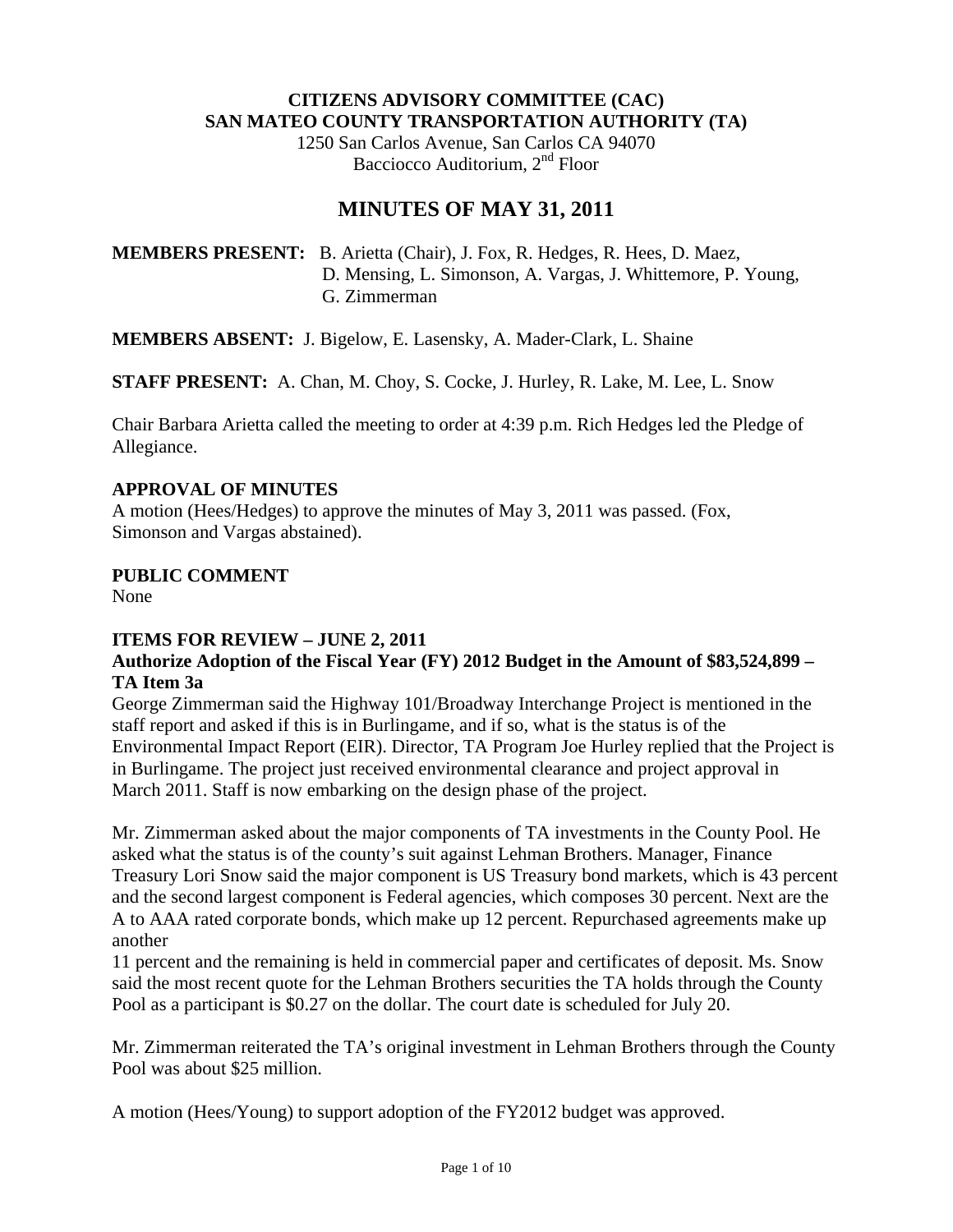#### **Acceptance of Statement of Revenues and Expenditures for April 2011 – TA Item 4b**

Jim Whittemore asked if the grant proceeds are now zero and why funds were anticipated at the beginning of the year. Mr. Hurley said there are no grant funds anticipated to be received by the TA. If this were to change during the fiscal year, there would be a budget amendment to reflect grant funds. The FY2011 Budget included \$4.2 million for the Broadway Interchange Project. No grant funding is expected in FY2012. It doesn't necessarily mean the projects won't receive grant funding; it means the grant funding won't pass through the TA like the \$4.2 million.

Mr. Zimmerman asked about a capital loss of \$34,000 for last month and an accumulative capital loss of \$462,000 noted on page 7 of 12. He asked if this was a realized capital loss or simply current market value. Ms. Snow said staff only adjusts market-to-market in June and at this point, hasn't accepted any actual losses or gains.

A motion (Whittemore/Hees) to support acceptance of the statement was approved.

## **Annual Reaffirmation of the Investment Policy and Authorization to Invest Monies with the Local Agency Investment Fund – TA Item 4c**

Randy Hees asked if there were any changes from last year. Ms. Snow replied no.

Mr. Whittemore said he read the policies for running County Pool investments have changed. Ms. Snow said this item involves the TA's investment policy. The County Pool has updated and had approval on their investment policy but the two policies are not identical; the TA's is move conservative than the County Pool's new policy.

Mr. Whittemore said he understood the County Pool's policy was made more conservative and asked if a comparison was made of the County Pool and TA's investment policies. Ms. Snow said that the County Pool policies are different and she will provide a copy of the County Pool's policy.

Mr. Whittemore said about six months ago he asked about shifting more funds from the County Pool to CSI Capital Management, Inc. Ms. Snow said the major reason additional funds have not been moved is that the TA is outperforming on the portfolio side from investments that were purchased more than 12 months ago and the investment environment is relatively flat. Performance of new money invested either through the investment portfolio or the County Pool is about even.

A motion (Hees/Whittemore) to support reaffirmation of the investment policy was approved.

# **Update on State and Federal Legislative Program – TA Item 12**

Manager, Government Affairs Seamus Murphy reported: High-Speed Rail (HSR)

The Legislative Analyst's Office (LAO) released a report on HSR and staff is monitoring results to see if there will be changes in deadlines for Federal funding that the California High-Speed Rail Authority (CHSRA) received and if there will be a change to perhaps, move the governance structure of the CHSRA under the direction of Caltrans. There were hearings last week to approve the CHSRA budget for FY2012. It appeared the Caltrain Memorandum of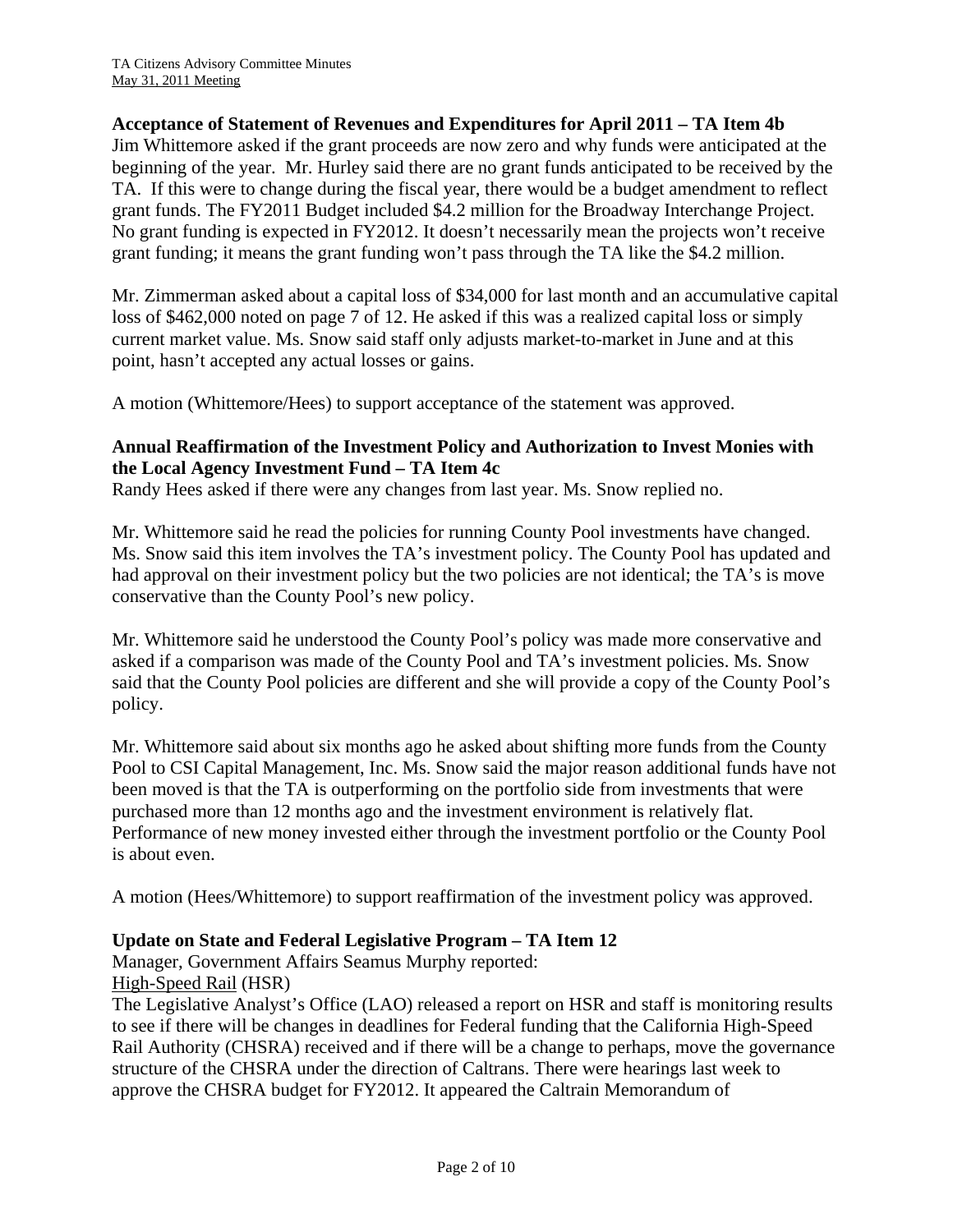Understanding was removed but funds were restored, which will fund the coordination between Caltrain and eventual HSR.

#### State

State Transit Assistance (STA) funding is projected to increase to \$416 million from an estimated \$300 million due to an increase in the consumption and cost of diesel fuel. The share for both Caltrain and SamTrans could increase compared to previous estimates. These funds are critical because they are eligible to be used for operating expenses.

#### Federal

The main issue is reauthorization of the Surface Transportation Program. The administration's blueprint is very favorable for transportation and transit in particular and would double the amount of funding that transportation receives today. The Senate blueprint is a bit less but more than what is received today.

Chair Arietta said she noticed on May 6 that the CHSRA rejected Caltrain's route plan. She said there is also a proposal to combine construction to the existing track so there is no bail out of Caltrain. She said the Feds said the September 30, 2012 deadline must be met and construction is to begin in the valley, which is in direct opposition to San Francisco's interpretation of ending the tracks at 4<sup>th</sup> and King in San Francisco and could violate State law, voter-approve Proposition (Prop) 1A. This requires the first phase of the 800-mile statewide system connect the Transbay Terminal in San Francisco and Union Station in Los Angeles. Mr. Murphy said regarding the May 6 meeting, staff's recommendation is to move forward with the study of phased implementation on the Peninsula and have the CHSRA see if it's feasible and whether there are any benefits in terms of impacts on surrounding communities or project cost benefits associated with that approach. A preliminary analysis was presented to the CHSRA and the Board voted to continue the item and did not vote to reject the study of phased implementation on the Peninsula. There is a proposal by Congresswoman Anna Eshoo, State Senator Joe Simitian and Assemblyman Rich Gordon to scale down the full build of the project, which would establish a phase one and then subsequent phases to eventually end up with a full build.

Chair Arietta said CHSRA Director Jim Hartnett is arguing that the amount of money to end HSR at  $4<sup>th</sup>$  and King in San Francisco would be \$400 million for land so it may as well go to the Transbay Terminal because Prop 1B states it must be from there to Union Station. Mr. Murphy said Prop 1A requires the terminus in San Francisco be at the Transbay Terminal.

Chair Arietta asked about waivers for construction deadlines. Mr. Murphy said the Federal Railroad Administration (FRA) has said the deadlines are there in Federal law as part of the American Reinvestment and Recovery Act and cannot be changed except at Congress' direction and there is no effort underway to do that.

Mr. Zimmerman asked how much of this relates to the purview of the TA, which also reflects on the purview of the CAC. Mr. Murphy said as a major funding partner in the Caltrain system, the TA is saddled with some of the same challenges as the three Joint Powers Board (JPB) partners are struggling with when it comes to funding Caltrain operations.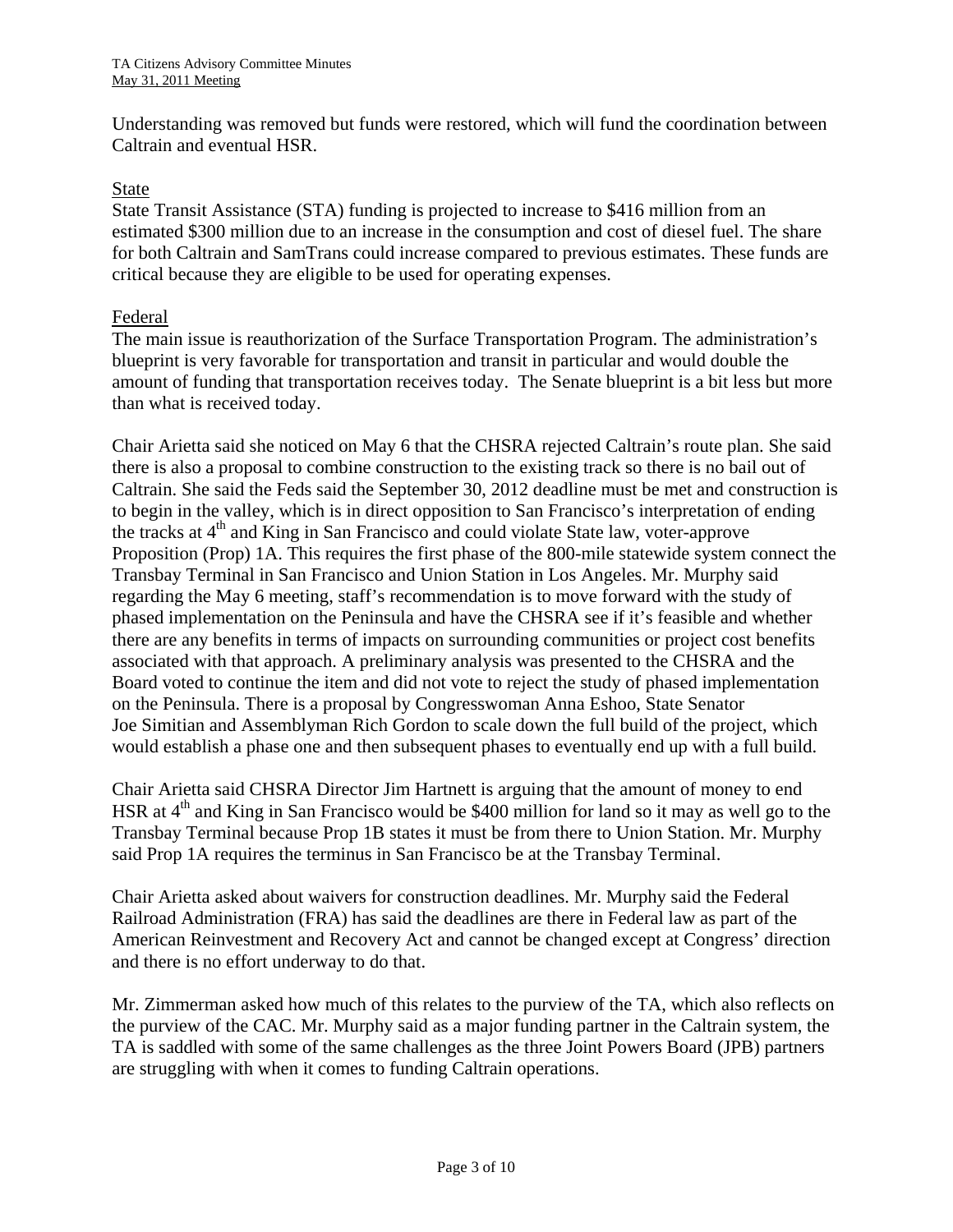Chair Arietta asked about Congresswoman Lynn Schenk's comment that she didn't want HSR funds to bail out any regional transportation system. Mr. Murphy said Caltrain has a significant amount of money pledged to electrification. That funding could work towards a project that includes HSR or just a project that is Caltrain electrification. The resources are significant and are to match Prop 1A dollars and the Federal HSR dollars that the CHSRA would deliver. Chair Arietta asked about AB 147, which allows cities and counties to impose developer impact fees for transit. Mr. Murphy said this is moving along.

Chair Arietta said the JPB has joined other agencies calling for the State to conduct a bond sale as soon as possible. Mr. Murphy said this is correct.

Mr. Whittemore asked what is on the table regarding electrification independent of HSR. Mr. Hurley said this is a question best posed to the JPB and staff will follow up. Mr. Murphy said an EIR has been certified at the Federal level for Caltrain only electrification.

## **Authorize Adoption of Appropriations Limit for Fiscal Year 2012 in the Amount of \$523,795,603 – TA Item 4d**

Mr. Hurley said the California Constitution requires each local agency review its appropriation limits on an annual basis. This is the amount of tax proceeds the local agency can incorporate during that particular fiscal year. The appropriations for FY2012 increased 3.4 percent from FY2011 and most of the increase can be attributed to per capita personal income and population increases.

Mr. Hees said the TA has a budget less than \$84 million and a spending authority of \$525 million. He asked if this is because the budget is an operating budget and the other contains the potential for capital projects or is it completely a mathematical process. Director, Budgets and Grants April Chan said it is a mathematical process.

A motion (Hees/Whittemore) to support adoption of the appropriations limit was approved.

## **Authorize Allocation of \$297,977 in New Measure A Local Shuttle Program Category Funds for Fiscal Year 2012 – TA Item 4e**

Mr. Hurley said this involves a two-year call for projects and this is year two of the call that the TA Board approved in spring 2010.

Mr. Whittemore said the East Palo Alto Youth Shuttle was dropped and picked up by the Metropolitan Transportation Commission (MTC). He said there has been talk about eliminating the Foster City Red Line Shuttle and he thinks the city has decided to extend it another year and impose a fee of \$1 per ride. He asked if this would impact TA funding. Senior Planner, Stacy Cocke said the city has decided to extend the shuttle for another year and plans to impose a \$1 fee. It's still open to the public and not inconsistent with TA policy or the funding agreement. The money is proposed to fulfill the city's portion and won't impact the TA's portion of funding, which is 25 percent.

Mr. Whittemore asked if the TA ever considered imposing a fee for the shuttles. Ms. Cocke said it has been considered.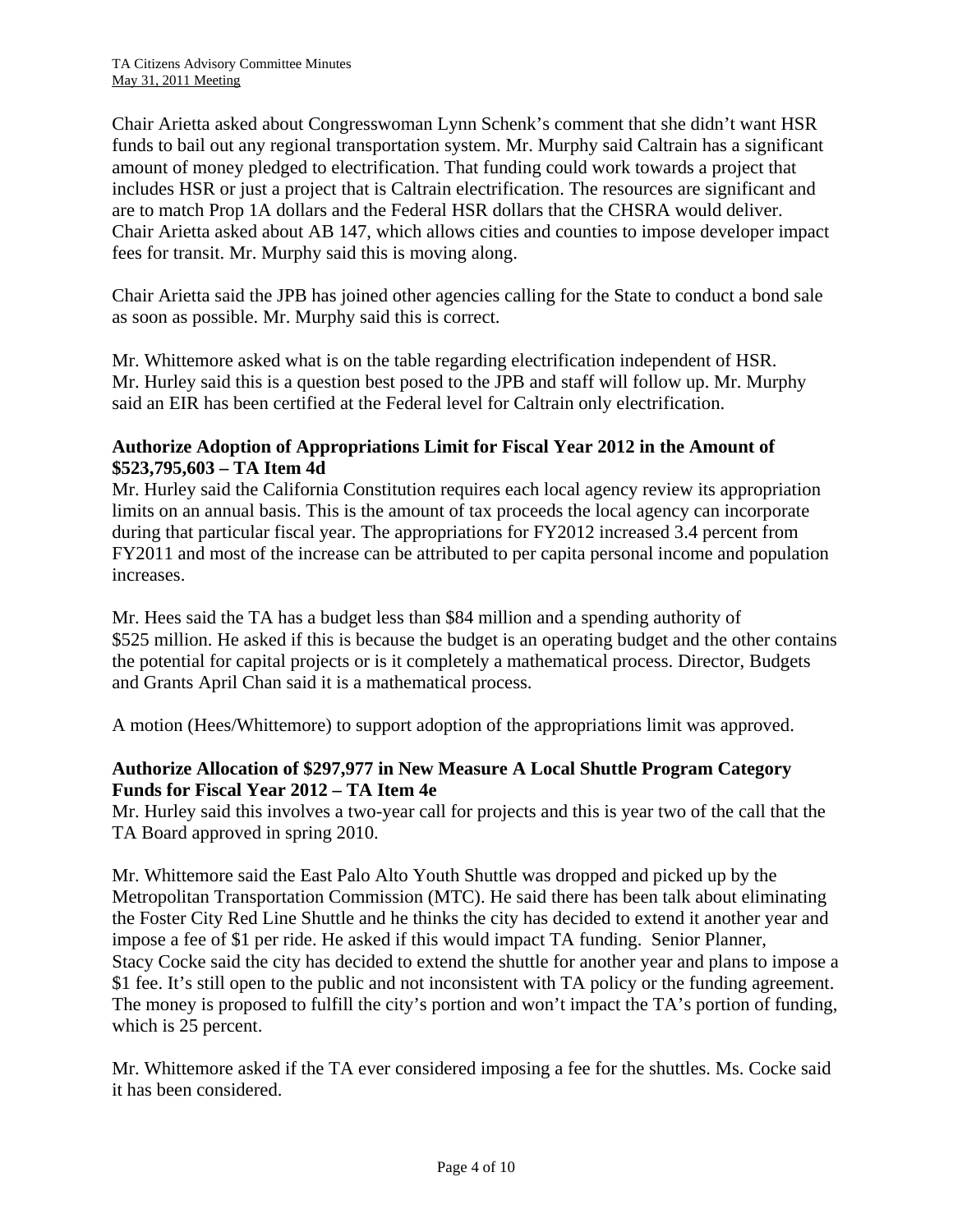Mr. Hedges said this will be problematic for the use of the Red Line Shuttle because most riders are seniors and they can ride SamTrans Route 251 for \$1. Ms. Cocke said staff will monitor this.

Mr. Whittemore asked if there has been additional interest in shuttle programs. Ms. Cocke said she is not aware of any. She said there would be additional outreach next year.

A motion (Hees/Whittemore) to support the shuttle allocation was approved.

## **SamTrans Liaison Report – May 11, 2011 – TA Item 8**

No comment

# **Authorization to Receive up to \$3.7 Million in San Mateo County Transit District's Proposition 1B State Local Partnership Program (SLPP) Funds in Order to Assist in a Fund Swap for Local Caltrain Operating Funds – TA Item 11a**

Mr. Zimmerman asked if the proposed transfer of \$4.9 million from TA funds for operations is consistent with the framework of the new Measure A and if so, how is it consistent. Ms. Chan said it is consistent. She understands 16 percent can be allocated for Caltrain improvements and up to one-half of that amount, 8 percent, can be allocated for Caltrain operations. The amount the TA is proposing to allocate to Caltrain in FY2012 for the Operating Budget is up to that 8 percent, which is equivalent to \$4.9 million.

Ms. Chan said the San Mateo County Transit District (SamTrans) has been asked to participate in a \$3.7 million fund swap to allow SamTrans to contribute \$3.7 million in addition to the \$4.9 million the TA puts into the Caltrain Operating Budget. The TA would receive \$3.7 million in SamTrans State SLPP grant funds as the funding recipient. The Santa Clara Valley Transportation Authority (VTA) agrees to provide an equivalent amount up to \$3.7 million to the FY2012 Caltrain Operating Budget in lieu of providing local match in an equivalent amount to the FY2012 Caltrain Capital Budget. This is basically swapping capital dollars for operating dollars to put towards Caltrain's Operating Budget. Every Prop 1B dollar used has to have a match with the sales tax that made it eligible in the first place and the budget for the TA was approved to allow up to \$4 million for the Caltrain Capital Budget. The TA is taking that money to match it to the SLPP so there will be a fully funded Caltrain Capital Budget.

Doris Maez said VTA funds are not restricted as to whether they can go to operating or capital and the TA couldn't do this because they are not allowed within Measure A. Ms. Chan agreed and said VTA's money comes from their general fund.

Mr. Whittemore asked if the proposed action was consistent with the intent of Prop 1B funds. Ms. Chan said Prop 1B funds can only be used for capital improvement projects and only the construction phases of the projects and the money can only be received if the county has its own tax measure. There is a full one-cent sales tax in the county: 0.5 percent goes to the San Mateo County Transit District and 0.5 percent to the TA Measure A. Ms. Chan said the original intent of this grant program is to fund capital improvements.

Mr. Whittemore asked if the funds flow through the TA in order to get the match on the sales tax. Ms. Chan said the TA's portion of Prop 1B stays with the TA and they can still decide whether the money goes to highway or other transit projects.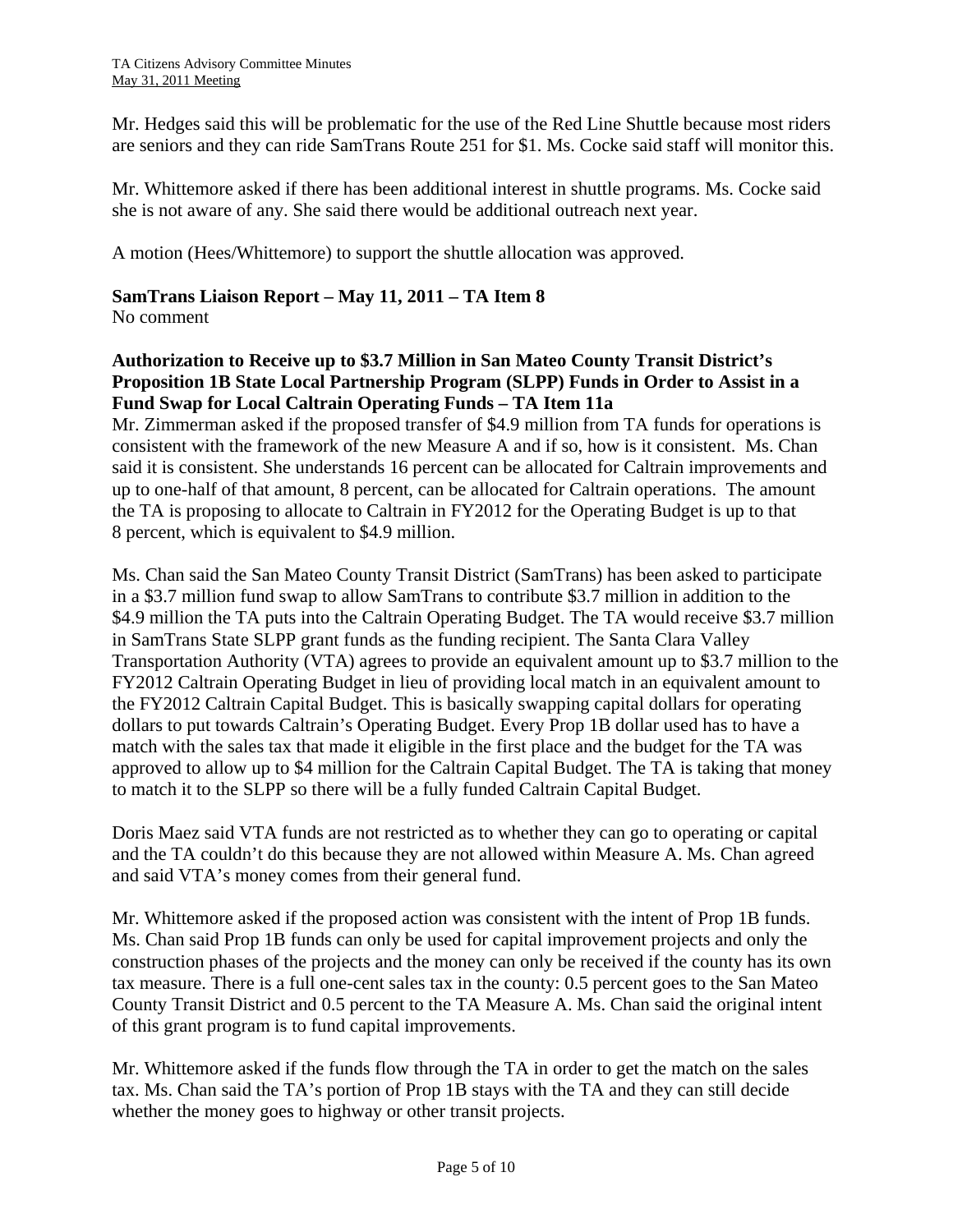Mr. Whittemore said he is nervous about the TA being used as a conduit because he thinks this action could be perceived as inconsistent with the intent of Prop 1B. He said he didn't see the word train or railroad anywhere in Prop 1B. He asked if staff has a legal opinion. Ms. Chan said staff consulted with the Caltrans who administers the program, and Legal Counsel David Miller to make sure everything was done properly.

Ms. Maez asked what the Prop 1B money would have been used for if it wasn't going to Caltrain. She also asked where funding would come from to fill the remaining \$3.5 million gap in the Caltrain budget. Ms. Chan said the money can only be used for capital and not for preconstruction purposes. SamTrans could have used the money to potentially buy buses but 80 percent of those funds for a bus purchase would come from Federal funding. Ten percent could be used for the total project cost because it would still need to match with sales tax. The money could be used for facilities improvements but there is no immediate need for that. There is no need for this money for three to five years and that is why it is available to offer it for a fund swap.

Ms. Chan said the MTC is proposing to give Caltrain \$3.5 million of preventative maintenance funding for the Operating Budget. Action is planned at their June meeting.

Mr. Whittemore asked what capital projects could receive funding from the swap. Ms. Chan said approved Caltrain projects such as Caltrain's Positive Train Control Project or two bridge projects through the construction phase.

Paul Young asked how Caltrain will deal with budget issues from 2013 to 2015. Ms. Chan said staff is working on the FY2013 budget with the other JPB partners and the MTC to find a longterm sustainable funding source to support Caltrain operations.

Ms. Maez said the general taxpayer will look at this and say, "You're crying wolf again." It will be an uphill battle getting a dedicated funding source because of all the declared fiscal emergencies.

Mr. Whittemore said everything that supports the resolution is tenuous and he will vote against it and would stress to the TA Board that they hold off on this if possible.

A motion (Hedges/Vargas) to support the fund swap was approved. (Hees and Whittemore voted no. Young abstained.)

Mr. Hees said one of the things that made the original Measure A so successful was because the original Measure A spending plan was so simple and difficult to subvert. As a result, there was an incredibly high level of trust. He said while this is a good thing, it makes him nervous that the TA is setting a standard where it looks like the TA is playing with money, in which case, the TA is not being as clear about the way the money is spent.

# **Update: Pedestrian and Bicycle Call for Projects – TA Item 12b**

Executive Officer, Planning and Development Marian Lee said the presentation would focus on the process and staff recommendations.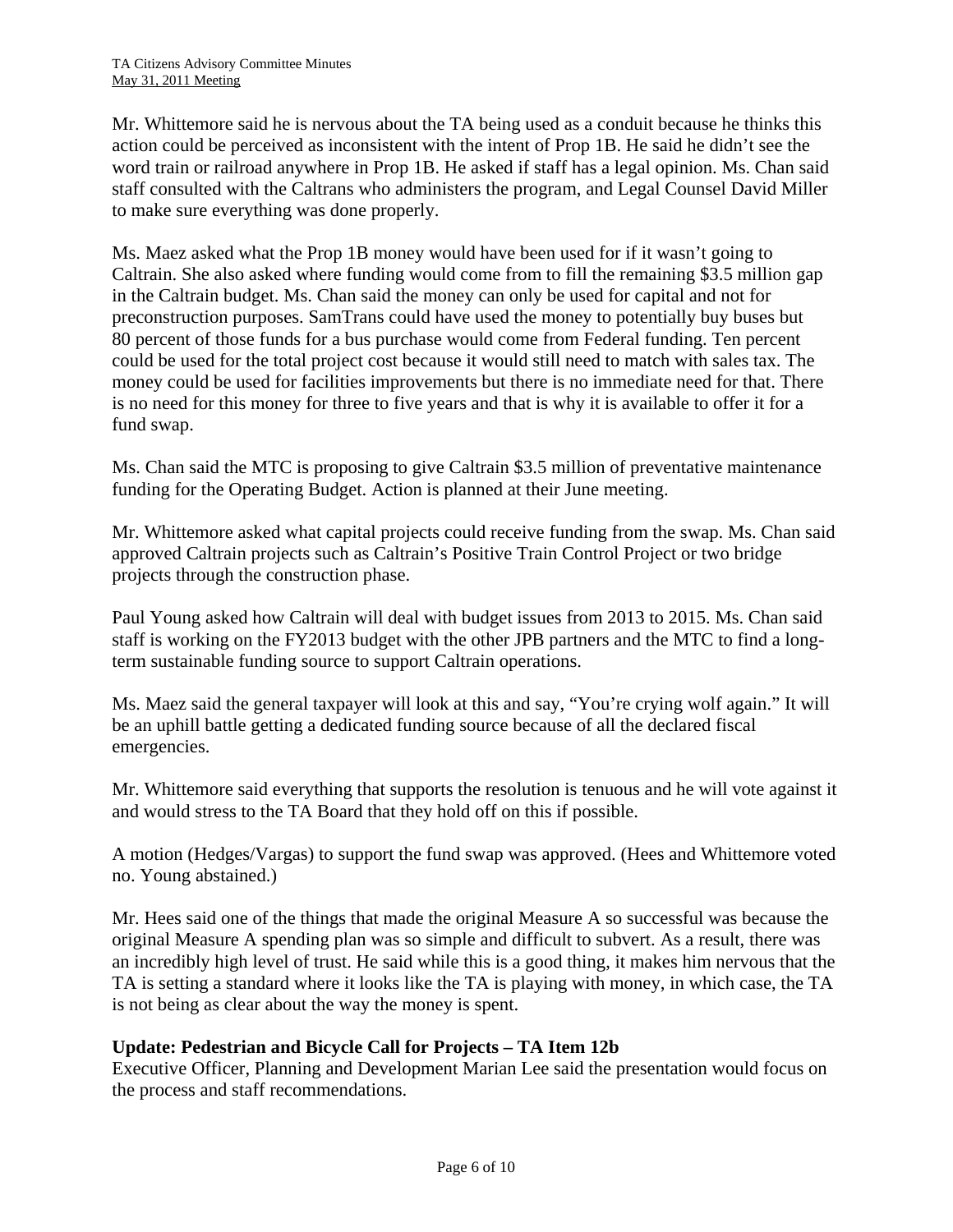- There was excellent outreach for the project, which resulted in receipt of 41 applications and meant the funding request was oversubscribed. One application was dropped because it was only a planning effort in San Bruno.
- In administering the project, the policy was anchored by the 2004 Expenditure Plan and 2009 Implementation Plan.
- The purpose was to encourage and improve bicycle and walking conditions; three percent of Measure A revenues are available to this program; and the call for projects is for FY2012 and FY2013.
- The San Mateo County Bicycle and Pedestrian Plan was used as a resource in evaluating projects.
- This was a joint effort between the TA and the City/County Association of Governments (C/CAG) with one-application process but with a two decision-making process. The TA has \$3 million in Measure A funding for the project and C/CAG has \$1.1 million of Transportation Development Act (TDA) Article 3 funds.
- Issuing the request for proposals and site visits were done together and project scoring and approval was done separately.
- Evaluation criteria included basic eligibility requirements and scoring criteria included need, policy consistency, readiness, effectiveness and sustainability.
- Funding was applied beginning with the highest ranked project with the TA and C/CAG taking turns as they moved down the list of ranked projects. Twelve TA projects and five C/CAG projects were proposed for funding.

John Fox asked if the dollar amount of the grant included in the ranking is independent of the dollar amount that was sought in terms of the ranking. Ms. Lee replied yes.

Chair Arietta asked for clarification of projects not eligible for TDA Article 3 funding. Manager, Programming and Monitoring Melanie Choy said TDA funding has restrictions and funds the construction phase of a project. Measure A funds can be used for environmental and preconstruction phases.

Rich Hedges said this addresses some of the most dangerous areas, especially for bicycling, which also link people from east to west for transit.

Mr. Hees asked if C/CAG's criteria are essentially identical with the exception it had to be a true construction project. Ms. Lee replied yes. She said both agencies used the same scoring sheet and one variable was the different parameters of the two programs and the other variable was who scored.

Chair Arietta asked what part geographical equity played in the process. Ms. Lee said there was in- depth discussion with C/CAG. There was an idea to cap the number of projects per city but it didn't seem fair to pass a project that scored higher to fund a project that scored lower. Staff recommended focusing on achieving geographic equity over the life of the program and not equity by city. Staff will monitor investment decisions by geographic sections: north, central, south and the coast. If patterns of inequity are recognized, specific strategies will be applied to encourage and assist with project participation.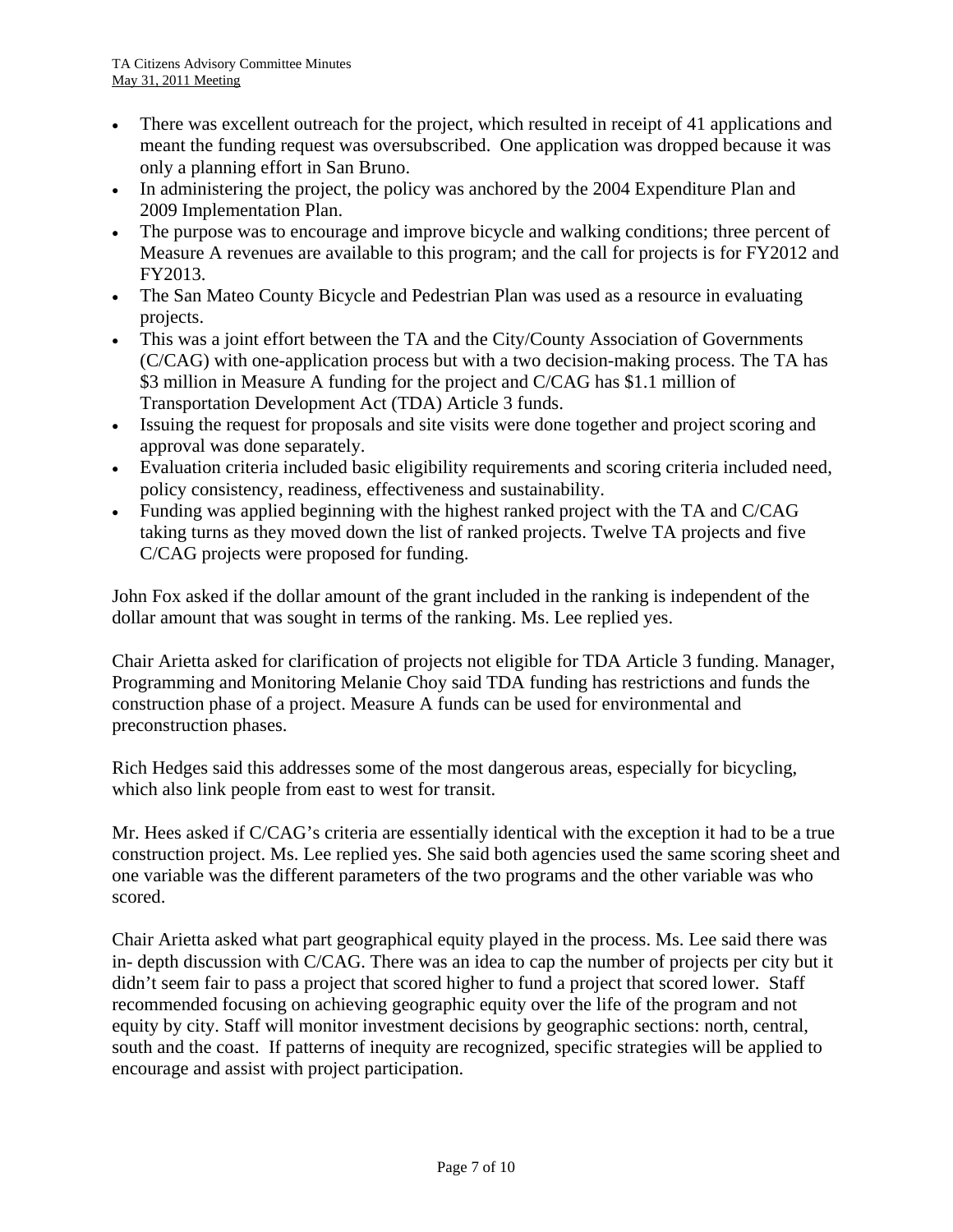Laurie Simonson said there are probably some cities that are further behind as far as bike/pedestrian projects; geographic equity would be great but some cities have more infrastructure. She said the scoring sheets were the same but the ranking came out differently from C/CAG and asked how it ended up that the ranking was changed at some point before today. Ms. Lee said when the TA and C/CAG completed the rankings, it was not changed. Because some projects were ranked differently, the groups felt uncomfortable putting the lists together.

Mr. Zimmerman said the projects should be examined on a regional or subregional basis because bicyclists and pedestrians aren't looking at city boundaries.

Daniel Mensing said safety is a paramount issue. He agreed projects should be considered for an area greater than a city.

Mr. Hedges was pleased these projects will address safety and thought this should be a criterion.

Mr. Hees asked if there was a point the projects fell off in the ranking substantially. Ms. Lee said there were projects at the top that were fundable and projects more towards the bottom that weren't as good but tried to bring the money down as far as possible.

Mr. Hees asked if there will be a process for organizations that brought projects that did not succeed in order to reword what might be a very positive project. Ms. Lee said if staff sees subregional areas that are not submitting projects they can do targeted outreach and prep work. Some cities may have fewer resources than others and staff could work more closely with them.

John Fox left at 6:07 p.m.

Chair Arietta said Pacifica has almost 40,000 residents, which is about a minimum of two of the cities along the Peninsula. She said Pacifica has been waiting since 1988 for a lot of things and it is of paramount importance to give a little better consideration to the coastside. There are trails people would love to ride and walk and that should have been taken into stronger consideration.

Ms. Simonson asked how the TA worked with C/CAG to come up with who is going to do which ranking. Ms. Lee said the agencies took turns. There were two pots of money and C/CAG started going down their list and the TA did the same with their list and pulled down the money at the same rate. There were a top number of projects that both agencies wanted to fund and projects below that may have been ranked differently.

April Vargas spoke on behalf of Mr. Fox: He said there are cyclists that commute and others that are interested in recreational cycling and hopes that those different types of uses were considered as criteria so there was equal weight for both categories of riders. She said the Mirada Road project in Half Moon Bay was number 40. The project is in an area of incredible erosion. She said geotechnical information should state that any kind of money put into a facility should not preclude it lasting 40-50 years. Ms. Choy said effectiveness was considered on this project and a major portion of the cost was for borings, which staff thought were more rehab-related.

Ms. Vargas referenced the Pacifica Headlines Project (No. 20) and said there will be a lot of recreational use when the Devil's Slide tunnel opens and asked if it would be more difficult to do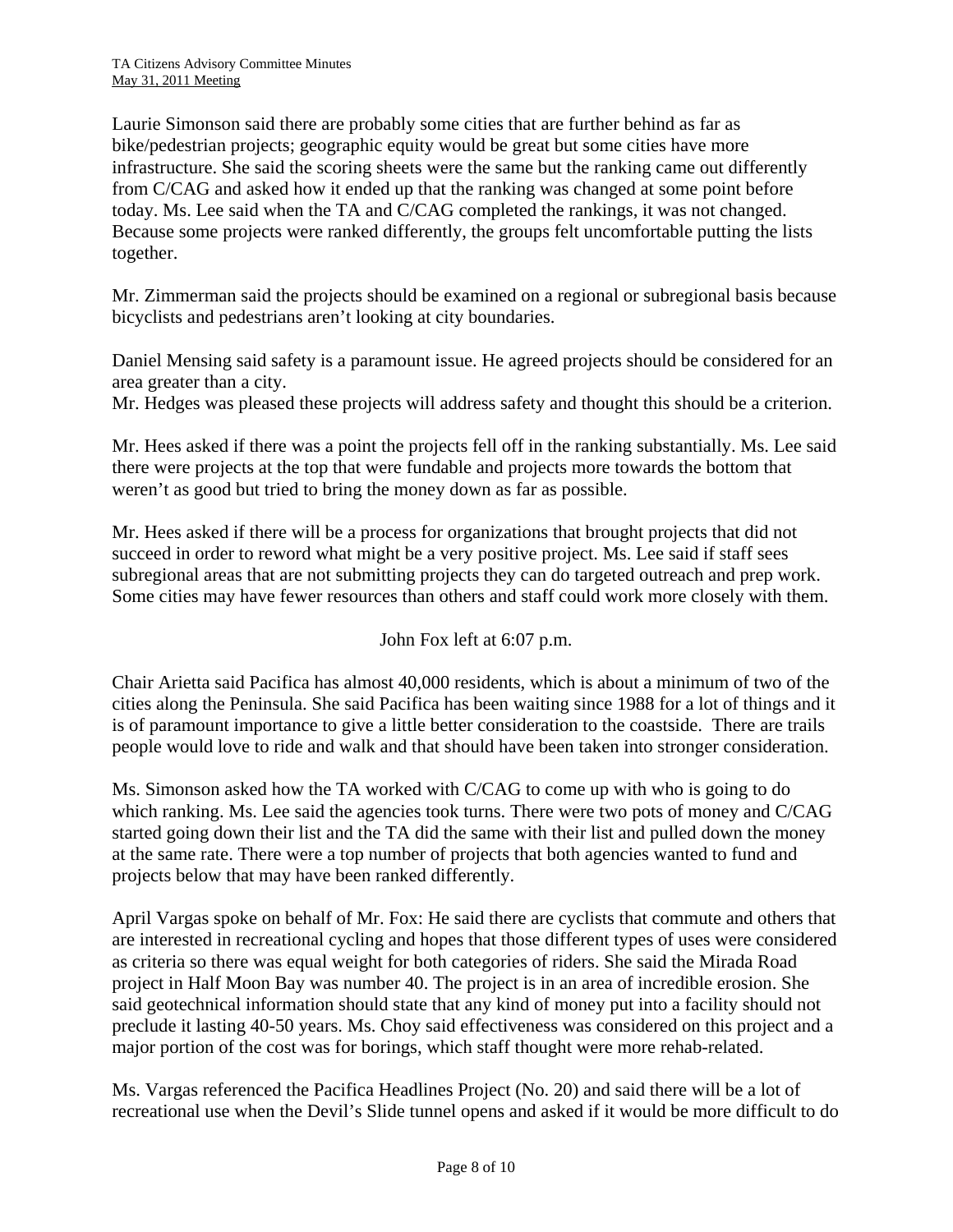this project once the Devil's Slide Project is completed rather than now when possible efficiencies for construction could be recognized. Ms. Choy said the project's isolated component was reviewed in terms of scope but there was a link recognized to the future Devil's Slide Project.

Ms. Maez asked what the term sharrows meant in the South San Francisco stripping project (No. 15). Ms. Simonson said it is the mark on the pavement that is a picture of a bicycle with two arrows ahead of it, which is used when cars and bikes share the same space or in an area without a separate bike lane.

Mr. Whittemore said geographic equity is impossible to achieve. He is more concerned about economic equity along the coastside, in East Palo Alto and in unincorporated portions of the county that have dismal pedestrian access.

Mr. Hees suggested the C/CAG list be included for informational purposes in the package as the project moves forward.

A motion (Hedges/Hees) to support recommendations to the TA for the pedestrian/bicycle call for projects was made.

## Public Comment

John Langbein, Redwood City, has been a cyclist in San Mateo County for 30 years. He has been tracking TA and TDA Article 3 funding for the bike/pedestrian projects. He said the county has an open, public process to evaluate proposals and takes advantage of the expertise offered by bike and pedestrian advocates who have served on C/CAG's Bicycle and Pedestrian Advisory Committee (BPAC). The BPAC evaluated the 40 applications at a public meeting in April but he understands the TA evaluated and ranked the same projects with their own employees in a nonpublic meeting. He suggested the TA and C/CAG merge the existing BPAC into one countywide body that reports to both boards and the BPAC charter be changed to be more proactive in bringing issues. He thinks the county should hire a full-time bicycle/pedestrian coordinator. He said the county bike plan is only a draft.

Matt Grocott, chair of BPAC, read an email from a BPAC member that thanked all staff involved in the call for projects. On May 26 BPAC saw the two lists of bike/ped projects proposed for funding and noticed disparity between recommendations and expectations, which resulted in a lack of support for any recommendation for funding either list. The issue will be revisited at the July 28 BPAC meeting. Mr. Grocott asked that the TA CAC take no action on this item. He said two projects with the biggest disparity with BPAC were the County of San Mateo Alpine Road Resurfacing and Bicycle Route Project and South San Francisco E. Grand Avenue Bike Lanes Project, which were ranked No. 25 and No. 26 with the TA. He said the Alpine Road Project in the area where a cyclist fatality occurred was not funded. He said the Pacifica Headlands Project entails purchase of right of way and no construction.

The motion to support recommendations to the TA for the pedestrian/bicycle call for projects was approved. (Arietta and Vargas voted no).